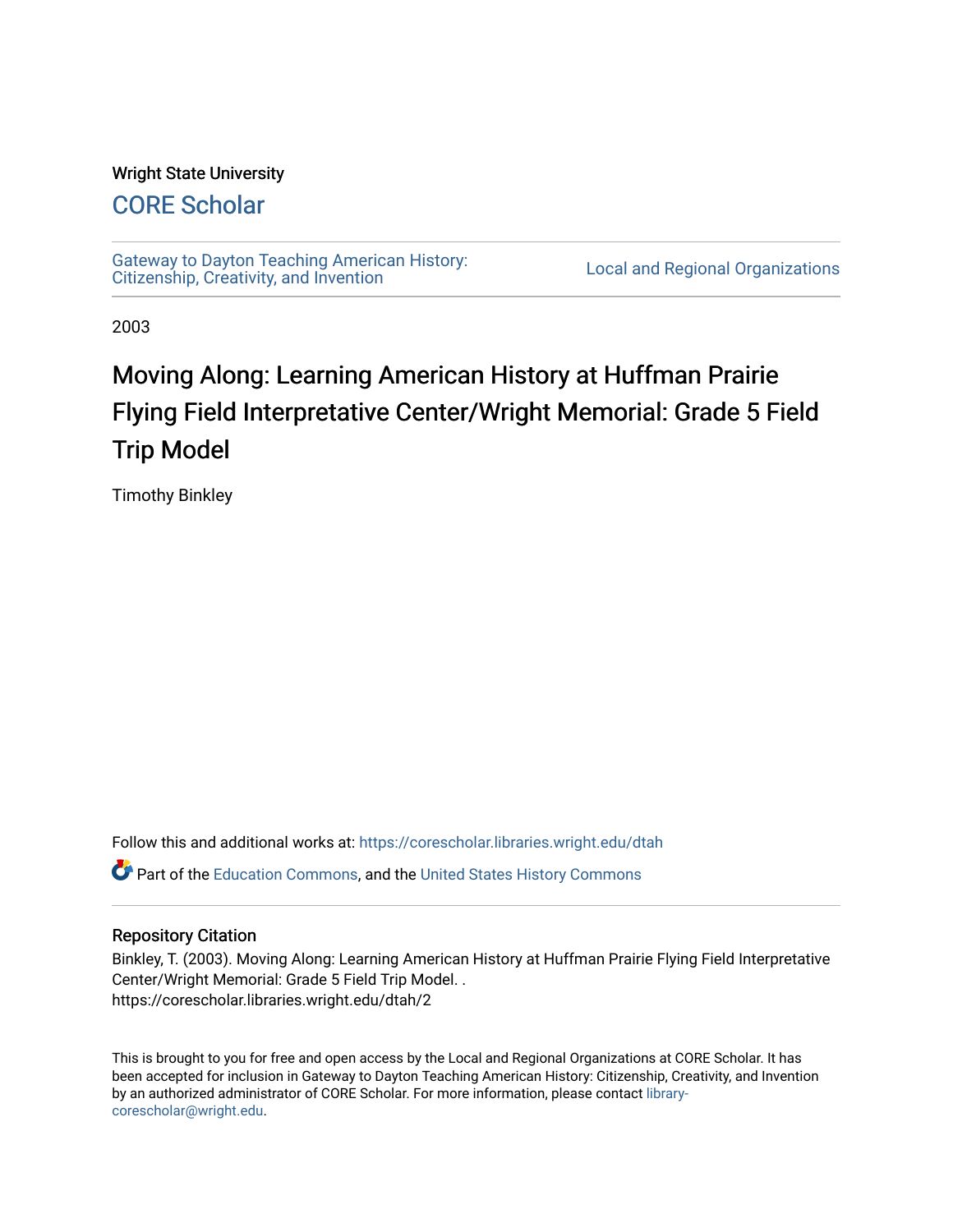## LEARNING AMERICAN HISTORY AT HUFFMAN PRAIRIE FLYING FIELD INTERPRE TIVE CENTER/WRIGHT MEMORIAL: *GRADE* 5 *FIELD TRIP MODEL* BY- TIMOTHY BINKLEY

### Lesson Title: "Moving Along"

#### *llme Allotment:*

Classroom Preparatory Exercises: 30 minutes (or more) 90 minutes on site: 10 minutes for the welcome and introduction, 40 minutes for main activity+ 40 minutes to view other exhibits Post-Trip Cross-Discipline Activities: 60 minutes (or more)

*Overview:* With the development of their first practical powered aircraft, the Wright Brothers introduced a new mode of transportation. In this lesson, students are asked to brainstorm different forms of transportation, the merits and limitations of each, and how different forms of transportation aided in the expansion and development of the United States.

## *[Note: this lesson plan is very similar to "Americans on the Move", a lesson plan for use at Carillon Historical Park / Wright Hall. Because of duplication, only one trip* (1. 5 *hours* = *HPFFIW;* 1 *full day* = *Carillon Park) should be chosen.]*

- *Standard(s):* History Benchmark C: "Explain how new developments led to the growth of the United States." (p.28)
- *Indicator(s) Addressed:* Grade-Level indicator for Grade Five, *Growth:* "6. Explain the impact of settlement, industrialization and transportation on the expansion ofthe United States." (p.44)

#### **Preparation for Teachers:**

When the Wright brothers returned to Dayton, Ohio, after their historic first flights at Kitty Hawk, North Carolina, on December 17, 1903, they looked for a suitable flying field closer to home. Dayton banker Torrence Huffman allowed the brothers to use his pasture, which was located eight miles northeast of Dayton, rent-free. Here in 1904 and 1905, through a series of unique experiments, the Wright brothers mastered the principles of controlled powered flight and developed the world's first practical airplane .... The Wright brothers returned to Huffman Prairie Flying Field in 1910. The field was used by their new company, The Wright Company, as a testing ground, flying school, and home to their exhibition team. (Sourcc: http://wwvv.nps.gov/daav/cul\_huffmanprairicff.htm)

Additional background information on Huffman Prairie Flying Field and the work that the Wright Brothers did there is easily accessed at: http://www.nps.gov/daav/cul\_ huffmanprairieff.htm http://www.nps.gov/daav/ exp\_quest\_for\_flight.htm http://centennialoftlight.gov/essay/wright\_BroS/19041WR7.htm http://www.wpafb.af.mil/museum/tours/vt1.htm http://www.ascho.wpafb.afmil/HUFFMAN.HTM http://www.ascho.wpafb.af.mil/BUILDINGS/prairie.htm http://www.ascho.wpafb.af.mil/BUILDINGS/memorial.htm .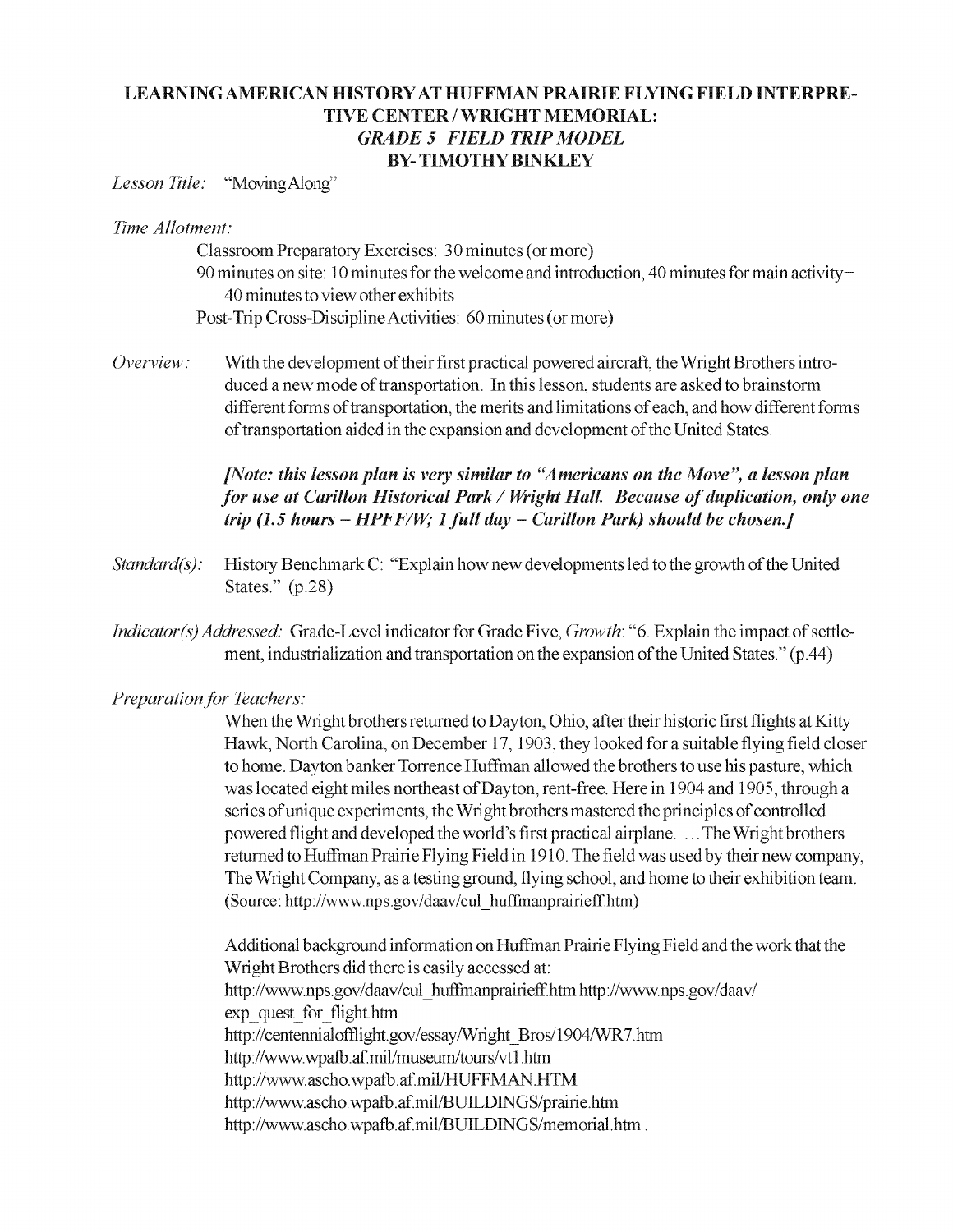See also pages 81-86 in Mary Ann Johnson's book: *A Field Guide to Flight on the Aviation Trail in Dayton, Ohio* (Dayton: Landfall Press, 1986). Multiple copies ofthis book are available at the Dayton Metro Library system (Catalogue no. T77173 J68F) . ISBN 0-913428-58-2

For your own information, you may wish to review details of the lives and careers of the Wright Brothers. Here are two good online resources for this: http://www.hfmgv.org/ exhibits/wright/ and http://www.time.com/time/time 100/scientist/profile/wright.html .

Itis worth noting that the Dayton Aviation Heritage National Historical Park has produced the following teaching guides / lesson plans: "From Wheel to Wing: A Guide to Teaching the invention ofFlight" and "The Wright Story: A Teaching with Historic Places Lesson Plan on the Wright Cycle Company Building." These two excellent resources are available for your use. Call 937-225-7705 to ask for copies.

REMEMBER TO MAKE YOUR RESERVATIONS WELL INADVANCE. Please call the DaytonAviation Heritage National Historical Park (937-225-7705) to schedule your visit.

#### PREPARATORY ACTIVITIES

Before taking this field trip, in the classroom: Tell students that they will be expected to take notes during the field trip. Therefore, they will need to take paper or writing pads and a pen or pencil with them. Itis up to the teacher to decide ifthese items will be collected and transported to the site in a group box, orifitis better to have each student carry their own from school to the site and back.

Following are three classroom activities designed to help prepare the students for their field trip. Choose as many as feasible.

#### A) READABOOK

You may wish to read one of the following books to (or with) your class:

- Berliner, Don. Before the Wright Brothers. Minneapolis, MN: Lerner Publications, 1990
- Marquardt, Max. Wilbur, Orville & The Flying Machine. Milwaukee, WI: Raintree Publishers, 1989.
- Parker, Steve. *The Wright Brothers and Aviation*. New York: Chelsea House Publications, 1996.
- Sobol, Donald J. *The Wright Brothers at Kitty Hawk.* New York: Scholastic, 1987.
- Sproule, Anna. *The Wright Brothers.* Great Britain: Exley Publishers, Ltd., 1996.
- Woods, Andrew. *Young Orville and Wilbur Wright: First to Fly.* Mahwah, NJ: Troll Associates, 1992.

*(Note: these children* s *books are recommended by The Henry Ford fMuseum* & *Greenfield Village] at http://www.hfmgv.org/exhibits/wright/moreinfo.asp.)*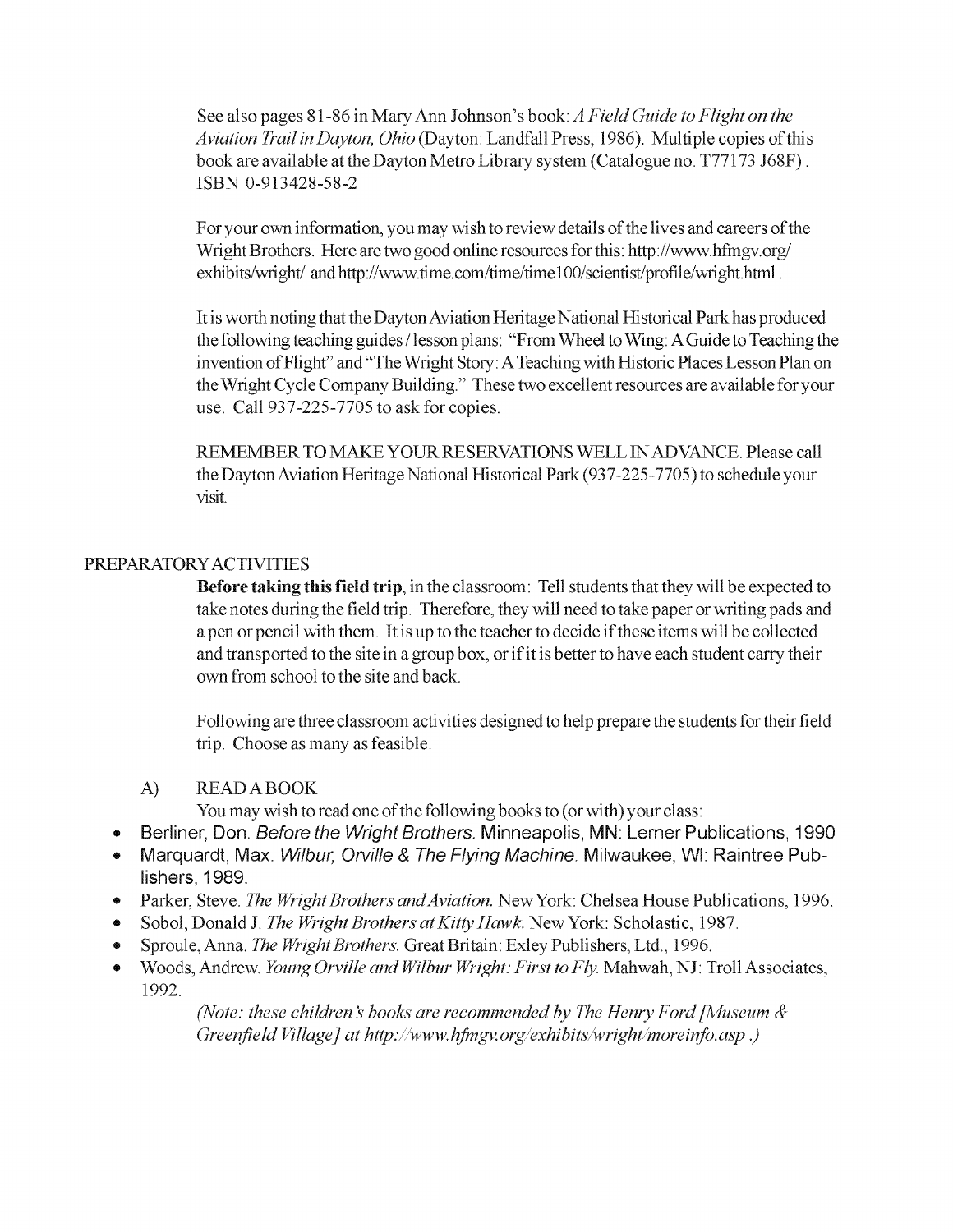#### B) TRIP INTRODUCTION USING THE INTERNET

[Today / Tomorrow], we are going to visit the Dayton Aviation Heritage National Historical Park. Ask: Did you know that we have a National Park right here in the Dayton area? Has anyone been there? Actually, some of the places in the National Park might look familiar to you. Perhaps you've visited without realizing that you were in one of America's National Historical Parks.

*Note to teachers:* If*you do not have internet projection or direct student access*  to the internet in your classroom, you may be able to turn the following web *pages into overhead transparencies with permission ofthe National Park Service.* 

\* \* \* *[Curriculum editor* / *publisher: can we get this permission for teachers or produce transparencies and image discs?}* \* \* \*

*PROJECT OR HAVE STUDENTS LOGINTO:* http://www.nps.gov/daav/home.htm . Note "Dayton Aviation Heritage" and "Cultural Significance" paragraphs.

Scroll down to the bottom of the page. Have students note the date that this park was established (October 16, 1992). Ask: How long ago was that? Ask: Does it surprise you to know that new National Parks are being created today?

View http://www.nps.gov/daav/park\_partners.htm . Note how our local National Park is a partnership. Several organizations work with the National Park Service to preserve and present the history of aviation in the Miami River Valley. Have students note the names of the four partner groups.

Ask: Where are our local National Park sites? Let's take a look at the map: http://www.nps.gov/daav/pla\_mapsdirections.htm#. Click on the map to enlarge it. If possible, have students locate their school or neighborhood on this map.

Ask: How many visitors did the park report in 2002? Let's visit http://www.nps.gov/daav/park\_facts.htm and see. *[Answer: 40,536]* 

State: Many more visitors came to the Dayton Aviation Heritage National Historical Park in 2003. One reason for this increase is that the Huffman Prairie Interpretive Center opened in December of 2002 and the Wright-Dunbar Interpretive Center opened in June on 2003.

Ask: Can anyone think of other reasons why many more people visited the Dayton Aviation Heritage National Historical Park in 2003 than in 2002? *[Answer: to celebrate 100 years ofpoweredflight}* 

Ask: How did you participate in the celebration of flight? What do you want to remember so that you can tell your children about it some day?

State: The Wright Brothers... http://www.worldalmanacforkids.com/explore/inventions/ wright.html

flew their first airplane near Kitty Hawk, North Carolina, on December 17, 1903.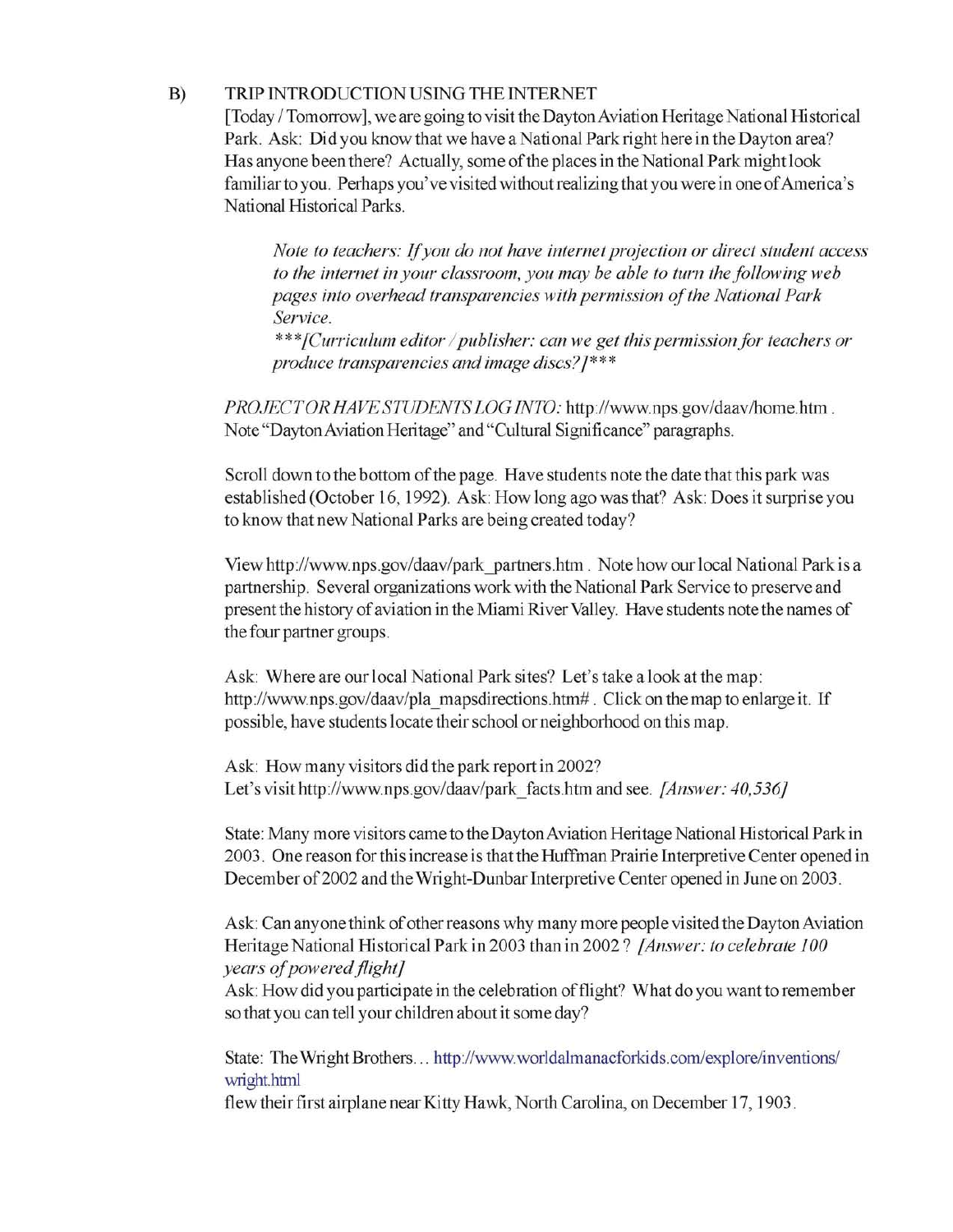## PHOTO OF THE FIRST FLIGHT:

www.centennialofflight.gov/essay/Wright\_Bros/First\_Powered\_Flight/WR6G15.htm

## TELEGRAM FROM THE WRIGHT BROTHERS TO THEIR FATHER: www.centennialofflight.gov/essay/Wright\_Bros/First\_Powered\_Flight/WR6G18.htm

Ask: Why do you think so many people came to Dayton to celebrate the  $100<sup>th</sup>$  anniversary of powered flight? Though their first flights were in North Carolina, the Wright Brothers were from Dayton. Soon after December 17, 1903, they returned home to Dayton to master flight and to work on improving their airplanes. Our field trip [today / tomorrow] will take us to the place near Dayton where they did this important work. The place is called "Hufiman Prairie Flying Field."

View webpage http://www.nps.gov/daav/cul\_ huffmanprairieff.htm together, and have students read the introductory paragraphs.

C) PRE-FIELD TRIP HANDOUT (Reading and Group Processing Activity)

It would be helpful to show, project or pass around the following images from *How We Invented the Airplane: An Illustrated History, by Orville Wright, Edited by Fred C.* Kelly. (New York: Dover Publications, 1988) [ISBN 0-486-25662-6] as the students undertake this reading and responding assignment:

- 1) The Wright family and home (pages  $6 & 7$ ),
- 2) The Wright Cycle Company, exterior and interior (pages 8-9,)
- 3) The Kitty Hawk, NC encampment and flyer (pages 38-43), and
- 4) Huffman Prairie with airplanes (pages 47-49).

*Note: Most qfthese images are from the Wright State University Dunbar Library 5pecial Collections andArchives. Copies may be available through them. For details, contact 937-775-4125 or http://www.libraries.wright.edu/special/.*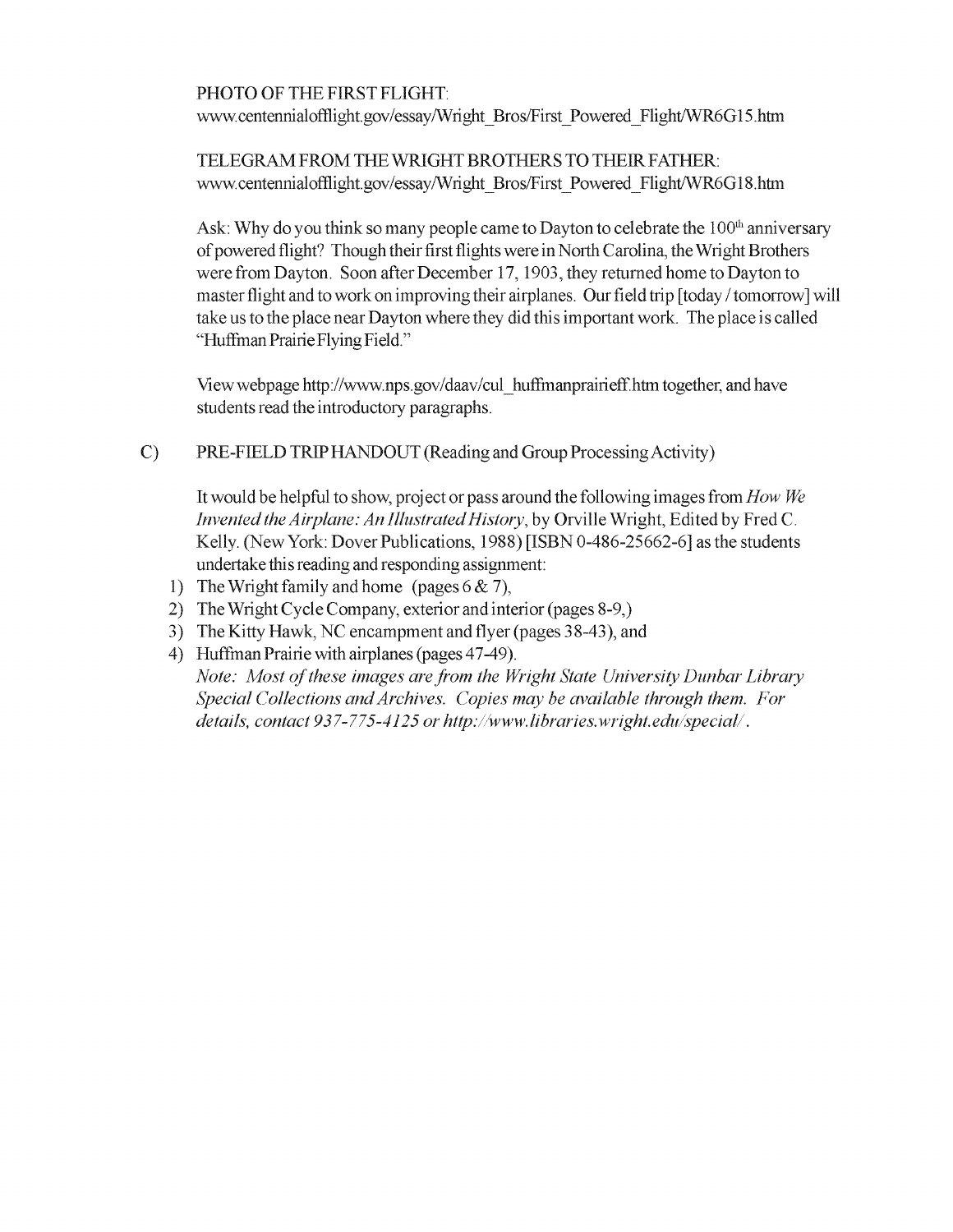#### Pre-Field Trip Learning Activity: Reading Handout with Group Processing Questions

Milton and Susan Wright raised five children. Reuchlin and Lorin were the oldest boys. Wilbur and Orville came next. Their youngest child was a girl named Catherine.

Milton Wright was a minister and Bishop in the Church of the United Brethren in Christ. His church work required the family to move several times. It also kept him away from home a lot. Often, when he returned from his travels, Milton would bring his children educational toys and take delight in telling them about what he had seen.

From their mother, the Wright children learned how to make and fix things using whatever was at hand. From their father, the children gained a love for learning. As a family, they were very close. The two youngest Wright brothers even went into business together. First they were printers, then they ran a bicycle shop together. Later, they decided to solve the problem of flight as a team.

Just imagine how excited the entire family was to hear of their success! After many years of hard work, Wilbur and Orville Wright finally succeeded in flying an engine-powered airplane. The date was December 17, 1903. The place was Kill Devil Hills, near Kitty Hawk, North Carolina.

They returned home to Dayton, Ohio, to celebrate their achievement and to make their airplane even better. In the years that followed, they flew and improved their airplanes closer to home. Just a few miles from Dayton, they used a pasture called Huffman Prairie as their very own flying field. That's how Huffman Prairie became the first airport in the world. Later, when they began to teach other people how to fly airplanes, Huffman Prairie Flying Field also became the world's first school of aviation.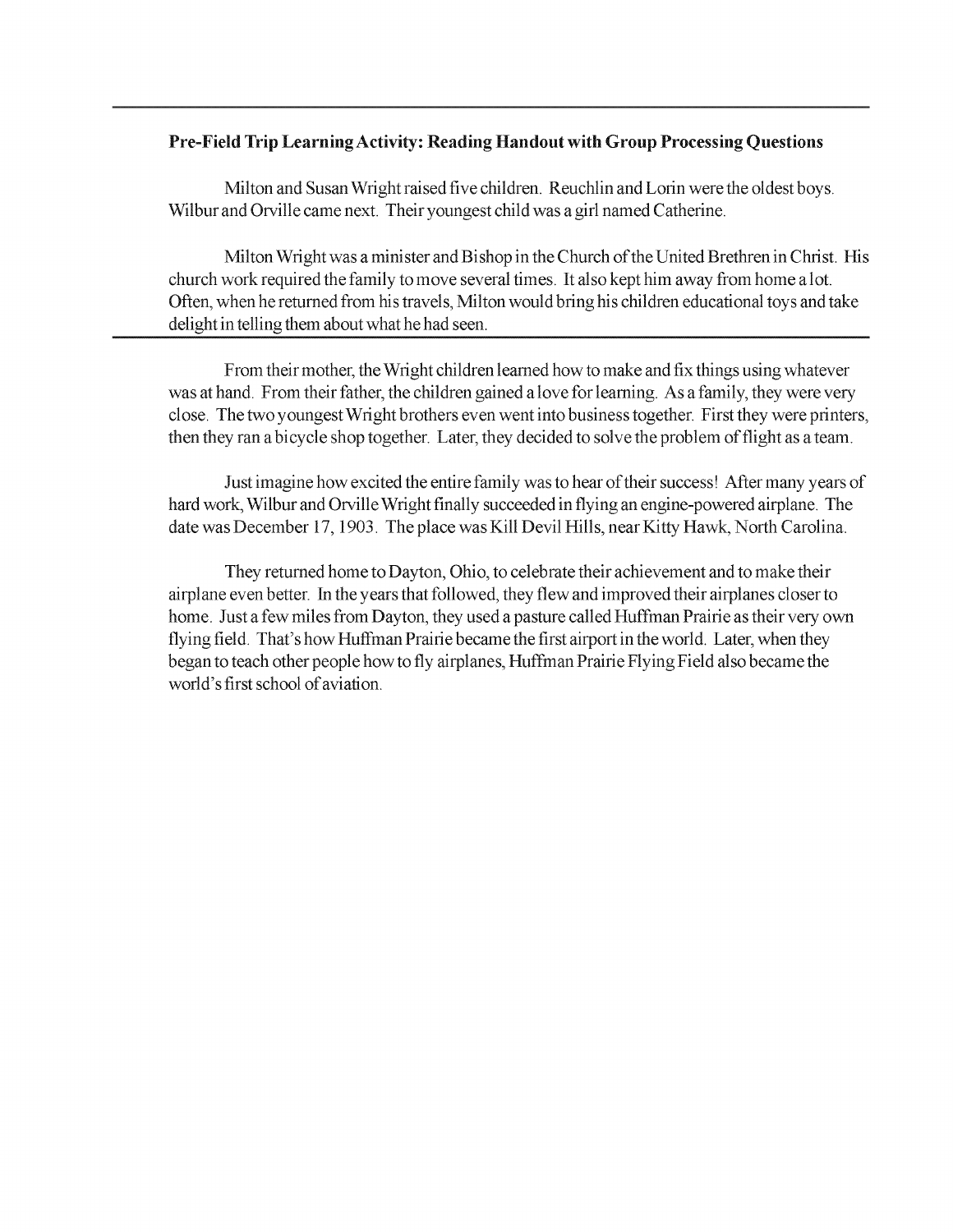## PROCESSING QUESTIONS *(to be printed on the back of the handout)*

Working in groups of 3 or 4 students, find the answers to the following questions.

- 1. How many Wright brothers were there? How many Wright sisters?
- 2. Which two Wright brothers were pioneers of aviation?
- 3. Name three kinds of work that the Wright brothers did as a team.
- 4. Where did the Wright brothers live when they invented their first airplane?
- 5. When and where did they first fly that airplane?
- 6. Where was the first airport in the world located?
- 7. Where did the Wright brothers teach other people to fly airplanes?
- 8. Why do you think the inventors of the airplane might have wanted to teach other people to fly? (Come up with several possibilities.)
- 9. Ifyou could learn to fly an airplane, would you like to do that? Give some reasons why you would orwould not like to learn to fly.

*Teachers: After 15 minutes of small group processing time, assemble the entire class and* compare their answers for questions 1-7. Summarize and discuss various answers to ques*tions* 8 *and 9.* 

## VOCABULARY

| <b>Minister</b>    | $n$ an agent or instrument; a clergyman                               |
|--------------------|-----------------------------------------------------------------------|
| <b>Bishop</b>      | $n$ an overseer of ministers and of church business matters           |
| <b>Educational</b> | <i>adj.</i> Having qualities that promote learning                    |
| <b>Delight</b>     | $\nu$ . to find pleasure in                                           |
| <b>Business</b>    | $n$ employment; occupation                                            |
| <b>Printers</b>    | $n$ people who earn a living by printing newspapers, posters, etc.    |
| <b>Problem</b>     | $n$ a question that is not easy to solve                              |
|                    | <b>Achievement</b> $n$ something successfully done; an accomplishment |
| <b>Pasture</b>     | $n$ land on which animals graze                                       |
| <b>Prairie</b>     | $n$ a large open space with a lot of grass and few trees              |
| <b>Aviation</b>    | $n$ , the art of flying an airplane                                   |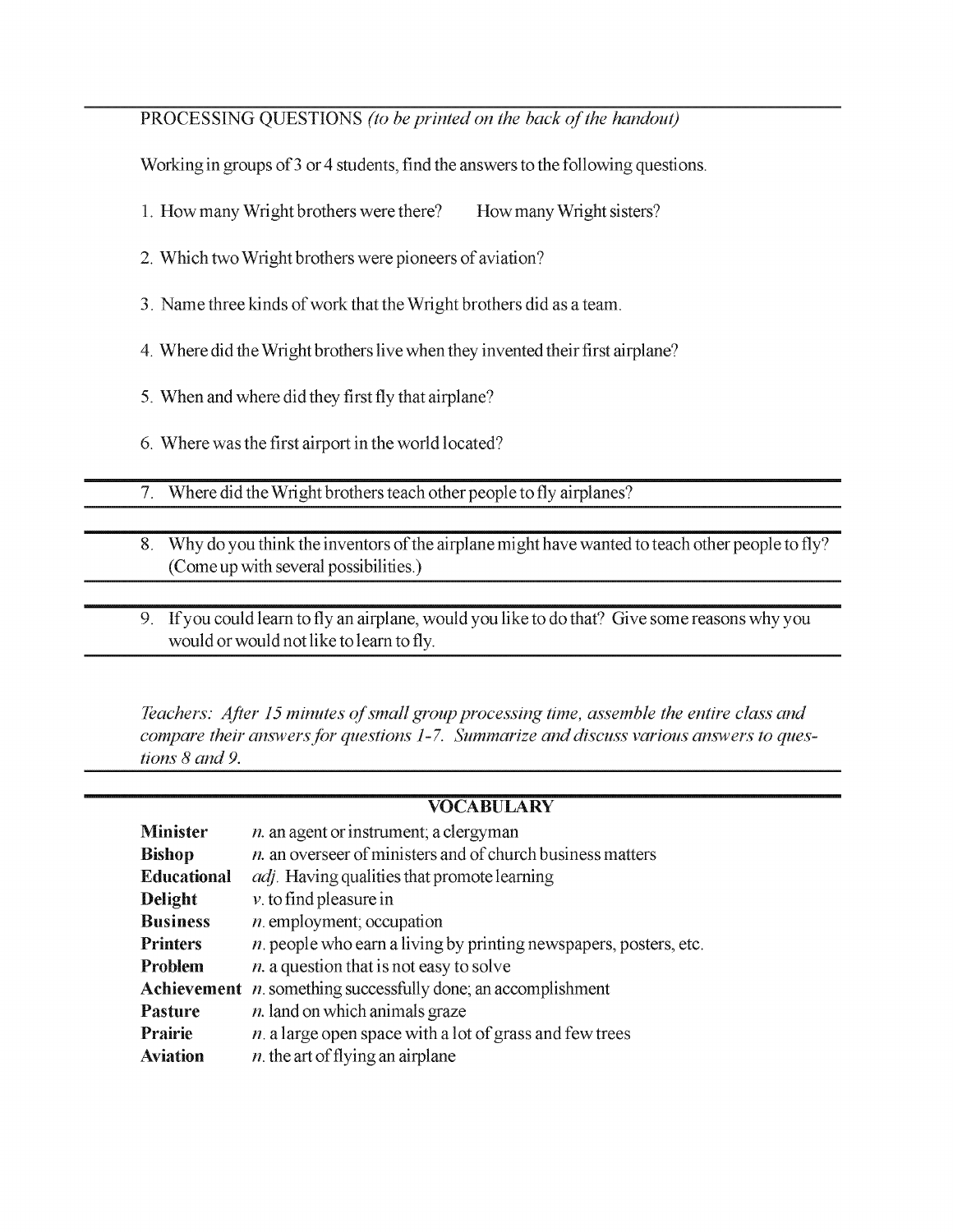#### ON-SITE TOUR

Welcome and Introduction (10 minutes)

Upon arrival, introduce the National Park Service staff member who will be assisting. Share a brief word of welcome and state these guidelines for visiting.

We ask you to:

- Stay with your group at all times;
- Listen carefully to the guide and teacher;
- Ask questions as you go;
- Respect the property by staying on approved paths, by not littering, and by not touching artifacts unless invited to do so;
- Respect other visitors who are here to enjoy the park.

Begin the tour of the Huffman Prairie Interpretation Center by taking the students out to the Wright Memorial. Note the inscription on the central stone. Emphasize the concept that Wilbur and Orville were a team recognized for their work as scientists, aviators and flight educators.

Next, walk the students out to the stone wall / overlook. What major features can they see from here? *[The Mad River with Huffman Dam, Wright-Patterson Air Force Base and highways* / All three of these major features are transportation-related. Spend a few minutes observing the air traffic, if any. Point out below and to the right approximately where Huffman Prairie is. Explain that this was the place where the Wright Brothers experimented with ways to make their first airplanes work better. Huffman Prairie was the world's first airport and pilot training school. Tell the students that inside the Interpretation Center they willleam more about the important work that Orville and Wilbur Wright did at Huffman Prairie.

*Media Resources:* "Perfecting the Airplane" Exhibit at Huffman Prairie Flying Field Interpretive Center. *fLocation: enter the large exhibit hall just past the gift shop. "Perfecting the Airplane" will be the first exhibit area on your right.]* 

*Activity Description:* (40 minutes) In groups of 6 - 10 students and at least one adult, view the exhibit, "Perfecting the Airplane." Point out the quotation about the December 17, 1903 flight being "enough to prove that mechanical flight was possible, but not enough to prove that it was practical." Ask: "What is the difference between possible and practical?"

> Ask: What forms of transportation came before the airplane? Have students list as many as possible. It might be good to write these answers down on newsprint or poster board for later reference. *[Some possible answers: walking, riding on horseback, driving an animal-drawn vehicle (cart, buggy or coach), boat, train, streetcar, bicycle, roller skates, ice skates, etc.}* As you are listing, discuss some advantages and disadvantages of each form of transportation.

Ask: What forms of transportation do you think might be useful (practical) for moving a family and everything they own? What forms would be impractical?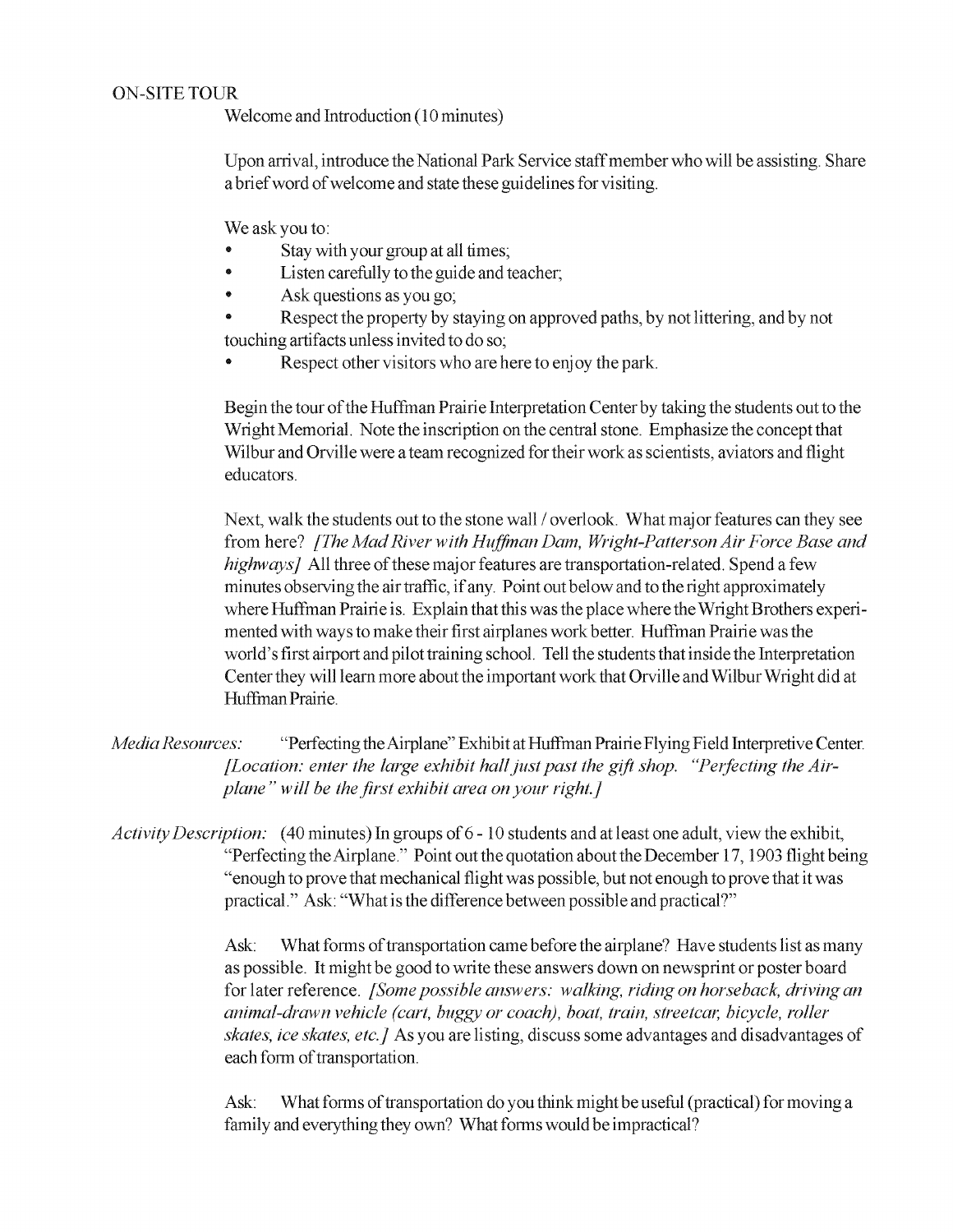Ask: How would our world be different if airplanes had not been invented? How would your life be different if the airplane hadn't been invented?

Point out the model Wright Flyer hanging overhead. This is an accurate small-scale model. From it, ask students to consider the following questions:

• What materials did the Wright Brothers use to build their airplane? *[wood, metal, cloth}* 

• Before flying airplanes, the Wright Brothers flew kites and gliders. How does this airplane resemble a box kite? *[the basic shape, two wings, materials used}* How is it different? *[a person flies in it; an engine and two propellers]* 

• Before making airplanes, the Wright Brothers made and sold bicycles. How does this airplane resemble a bicycle? How is it different? *fe.g., similar* = *spoke-like supports, propellers driven by a bicycle chain; different = has an engine and no wheels!]* 

Mention that Wilbur and Orville Wright realized that a practical airplane needed the followmg:

- The ability to take off
- The ability to sustain flight
- The ability to control direction, and
- The ability to land safely.

View the interactive video on problem solving, and see ifyour group can help the Wright Brothers decide how to meet these goals.

Continue viewing the exhibits of the interpretive center in a counter-clockwise direction, approximately 40 minutes.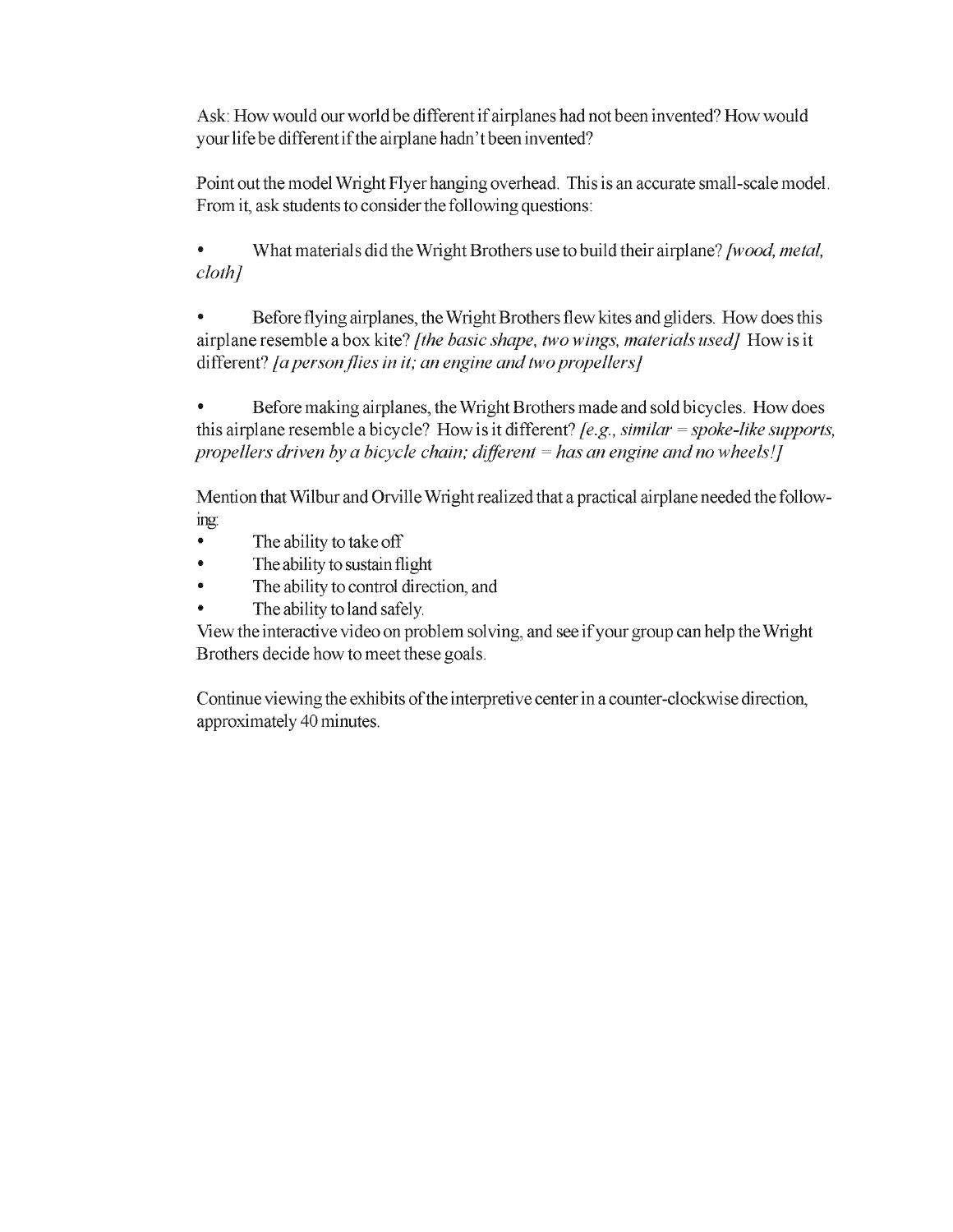## *Assessments with Rubrics:*

Have the following assessment test pre-printed and ready to hand out at the end of the tour:

| 1)  | Name the two Wright Brothers who invented the airplane.                                                                                                                                |  |  |  |  |  |
|-----|----------------------------------------------------------------------------------------------------------------------------------------------------------------------------------------|--|--|--|--|--|
|     |                                                                                                                                                                                        |  |  |  |  |  |
| 2)  | What was their home town?                                                                                                                                                              |  |  |  |  |  |
| 3)  | Name one kind of work the Wright Brothers did together before building airplanes.<br>the control of the control of the control of the control of the control of                        |  |  |  |  |  |
| 4)  | The Wright Brothers wanted to go beyond showing that powered flight was possible. They                                                                                                 |  |  |  |  |  |
| 5)  | Name any two qualities or abilities of a "useful" aircraft.                                                                                                                            |  |  |  |  |  |
| 6)  | Where did the Wright Brothers first succeed in flying a heavier-than-air, machine-powered<br>aircraft on December 17, 1903?                                                            |  |  |  |  |  |
|     |                                                                                                                                                                                        |  |  |  |  |  |
| 7)  | Where did the Wright Brothers perfect their airplanes, master the art of aviation and teach<br>others to fly?                                                                          |  |  |  |  |  |
| 8)  | Name three forms of transportation that came before the airplane.                                                                                                                      |  |  |  |  |  |
|     |                                                                                                                                                                                        |  |  |  |  |  |
|     |                                                                                                                                                                                        |  |  |  |  |  |
|     |                                                                                                                                                                                        |  |  |  |  |  |
| 9)  | Name something the Wright Brothers flew before they flew an airplane.                                                                                                                  |  |  |  |  |  |
| 10) | Short answer: Think of your favorite artifact, picture or exhibit, story or activity of the day.<br>On the back of this paper, write one paragraph (at least five sentences) about it. |  |  |  |  |  |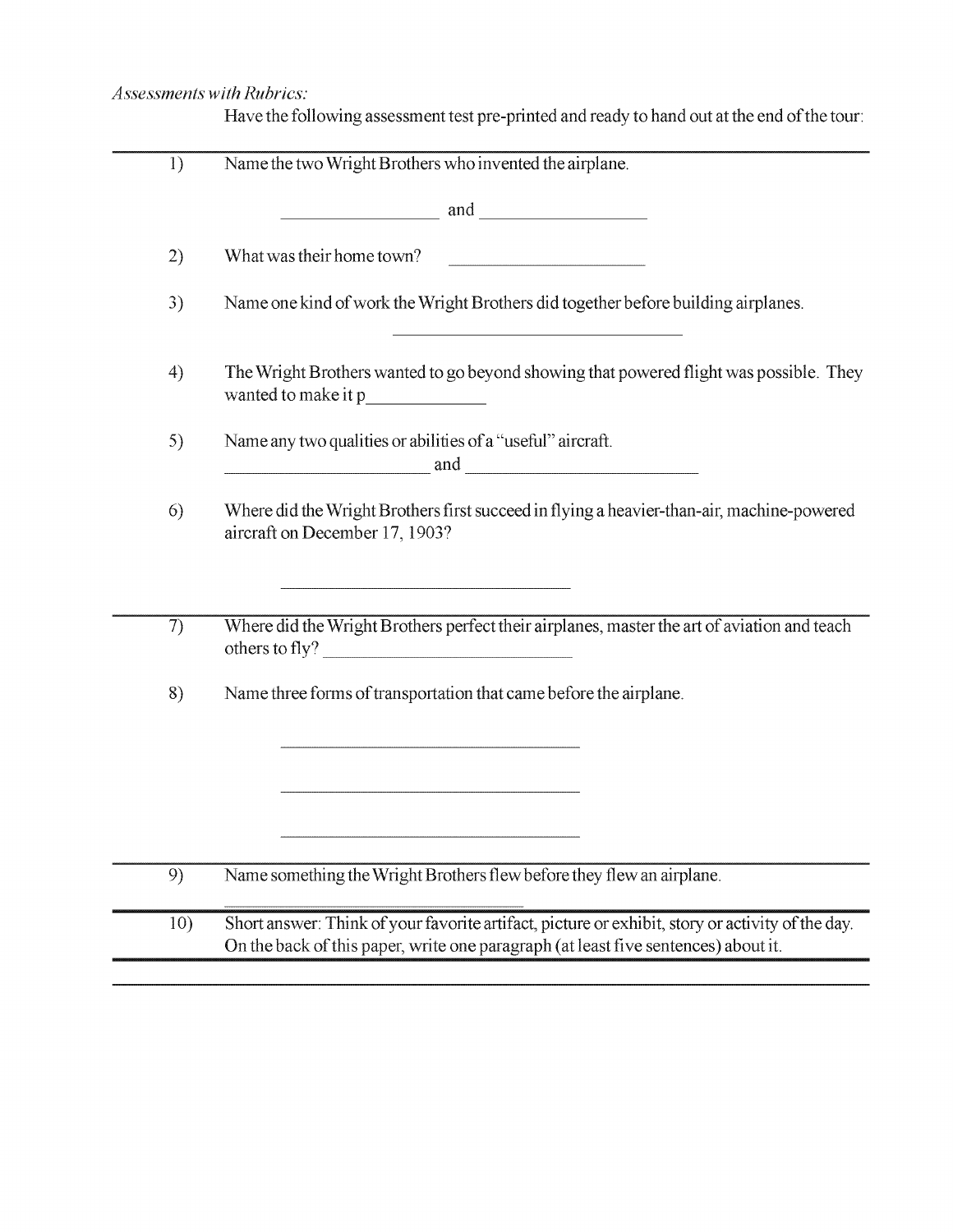## GRADE 5 TEST RUBRIC (Questions 1-10)

Fourteen responses are requested. Award 2 points for each correct answer.

## TEST KEY:

- 1. (2 *re.sponses requested) Wilbut; Orville*
- *2. Dayton, Ohio*
- *3. ing (J response requested) printing/publishing; bicycle repair, sales and manufactur-*
- *4. practical*
- 5. (2 *responses requested) An airplane must be able to take* ~ff, *keep flying once in the air, control the direction of flight, land safely; carry passengers, carry cargo, be reliable*
- *6. Kilty Hawk,* Ne
- *7. Huffman Prairie Flying Field*
- 8. **8.** *(3 responses requested) Some possible answers: walking, riding on horseback, driving an animal-drawn vehicle (cart, buggy or coach), boat, train, streetcar, bicycle, roller skates, ice skates*
- 9. (1 *re.sponse requested) kites, gliders*

## GRADE 5 WRITING RUBRIC

|   | <b>CONTENT</b>                          | <b>GRAMMAR</b>                                           | <b>LEGIBILITY</b>   | <b>MECHANIC</b>                                                  | <b>EFFORT</b>                                       |
|---|-----------------------------------------|----------------------------------------------------------|---------------------|------------------------------------------------------------------|-----------------------------------------------------|
| 4 | On topic                                | All sentences<br>complete and<br>coherent                | Very legible        | Correct<br>capitalization,<br>punctuation,<br>and spelling       | Very engaged;<br>significant<br>energy<br>expended  |
| 3 | Somewhat<br>topical                     | Most<br>sentences<br>complete and<br>coherent            | Mostly legible      | Mostly correct<br>capitalization,<br>punctuation<br>and spelling | Somewhat<br>engaged;<br>adequate energy<br>expended |
|   | Very little<br>connection<br>to content | Some<br>sentences<br>complete and<br>coherent            | Somewhat<br>legible | Some correct<br>capitalization,<br>punctuation<br>and spelling   | Not very<br>engaged; little<br>energy<br>expended   |
|   | Not on<br>topic                         | Filled with<br>incomplete<br>and incoherent<br>sentences | Not legible         | Little correct<br>capitalization,<br>punctuation<br>and spelling | Disengaged; no<br>energy<br>expended                |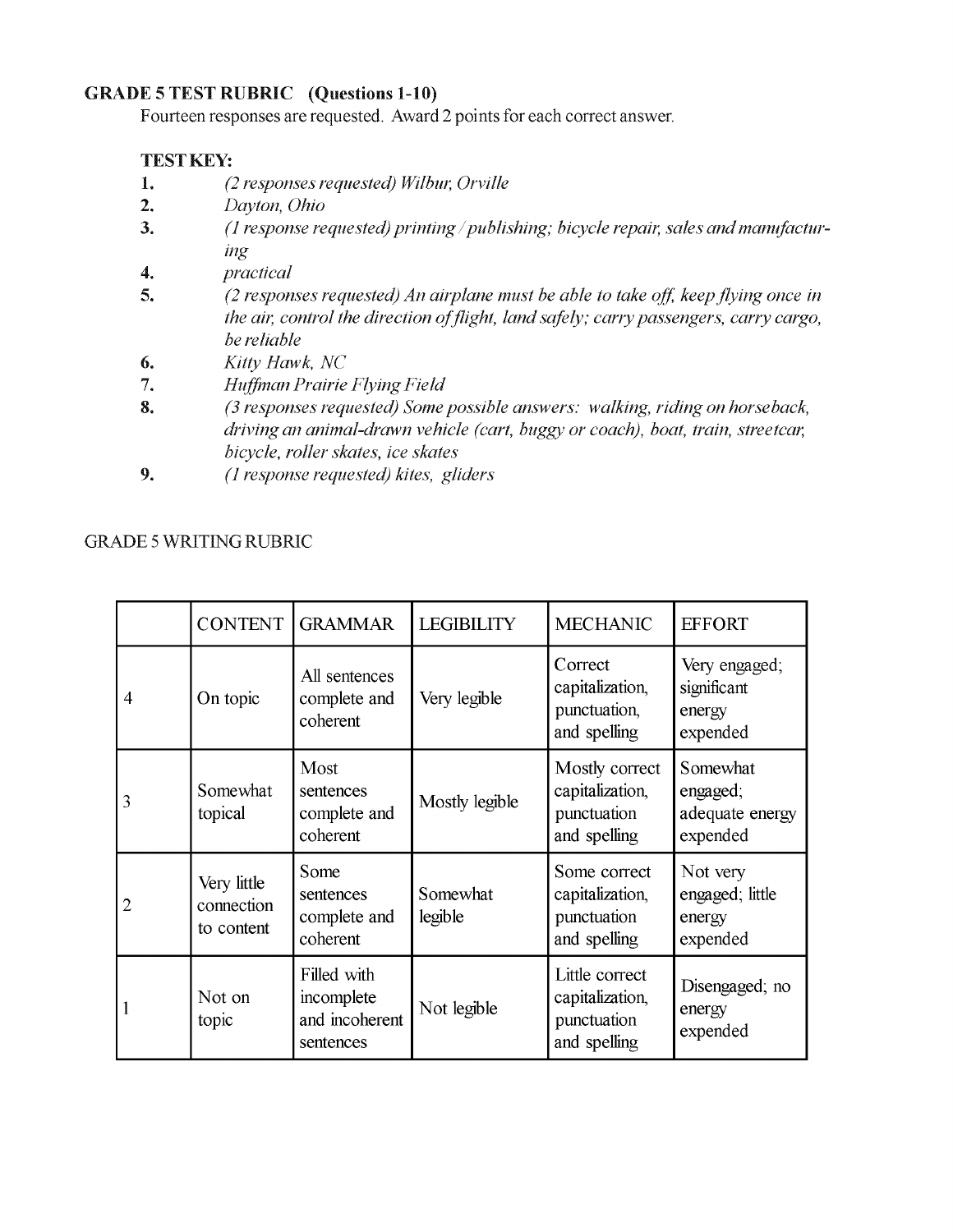## *Extensions:* 1) TOUR THE FLYING FIELD

Ifanother hour is available, go from the interpretation center to Huffman Prairie Flying Field. Note the white flags marking the perimeter of the Flying Field. There are 17 wayside panels around the field. Hiking from sign to sign (or touring with the aid of a NPS Ranger) would be great follow-up to reading about what was accomplished at the Field.

## 2) TRANSPORTATION AND COMMUNITIES

In the classroom or media center, compare and contrast the following:

 $Map(s)$  indicating the major water routes of transportation (oceans, rivers, lakes, canals) *[An Ohio canal map can befound at* http://my.ohio.voyager.net/~lstevens/ *canal/canalmap.html* ]

• Railroad map(s) *[many options are available at http://memory.loc.govl ammem/gmdhtml/trnshome.html, an Ohio railroad map is available at http:// railmap.railspot.comIU5'A/OHIOhio railmap 1950.GIFJ* 

- Highway map(s) *[Why not MA?*J
- Map(s) indicating the location of North American airports and flight patterns. *[Check out the FAA: www.fly.faa.gov/flyfaa/usmap.jsp and detail maps such as www.fly.faa.gov/flyfaa/ncmap.jsp.]*

Discuss the link between transportation and the birth and death of towns.

## 3) WRIGHT ACTIVITY BOOKLET

Download, copy and distribute the "Wilbur and Orville Wright Activity Booklet" produced by the Federal Aviation Administration. It is available for free at http://www1.faa.gov/ education/resource/educorn.htm . Have your students complete appropriate pages.

Cross-discipline Activities:

ART/HISTORY: Using colored pencils, draw an image of the Wright Brothers testing their airplanes orteaching others to fly at Huffman Prairie Flying Field. On the back, write a paragraph telling others what your artwork depicts.

MATH: Make a chart showing how fast you can travel by foot (3 mph), horse (6 mph), bicycle (10 mph), boat (20 mph), train (60 mph), car (65 mph maximum in Ohio!), and airplane (200 mph). Calculate how long it would take to travel 1000 miles by each of these methods. Make a bar graph showing how many hours each of these modes of traveling 1000 miles would take.

ENGLISH COMPOSITION / ART: Imagine that you have just seen an airplane fly overhead for the very first time. Compose a newspaper headline article reporting what you've just seen and how you feel about it. Then (by hand or using a computer), turn your article into a newspaper front page!

SCIENCE/ART/COMPOSITION: Think about something that would make the Wright Flyer more safe or practical. Write a letter to the Wright Brothers describing your helpful idea. Be sure to include an illustration of your idea.